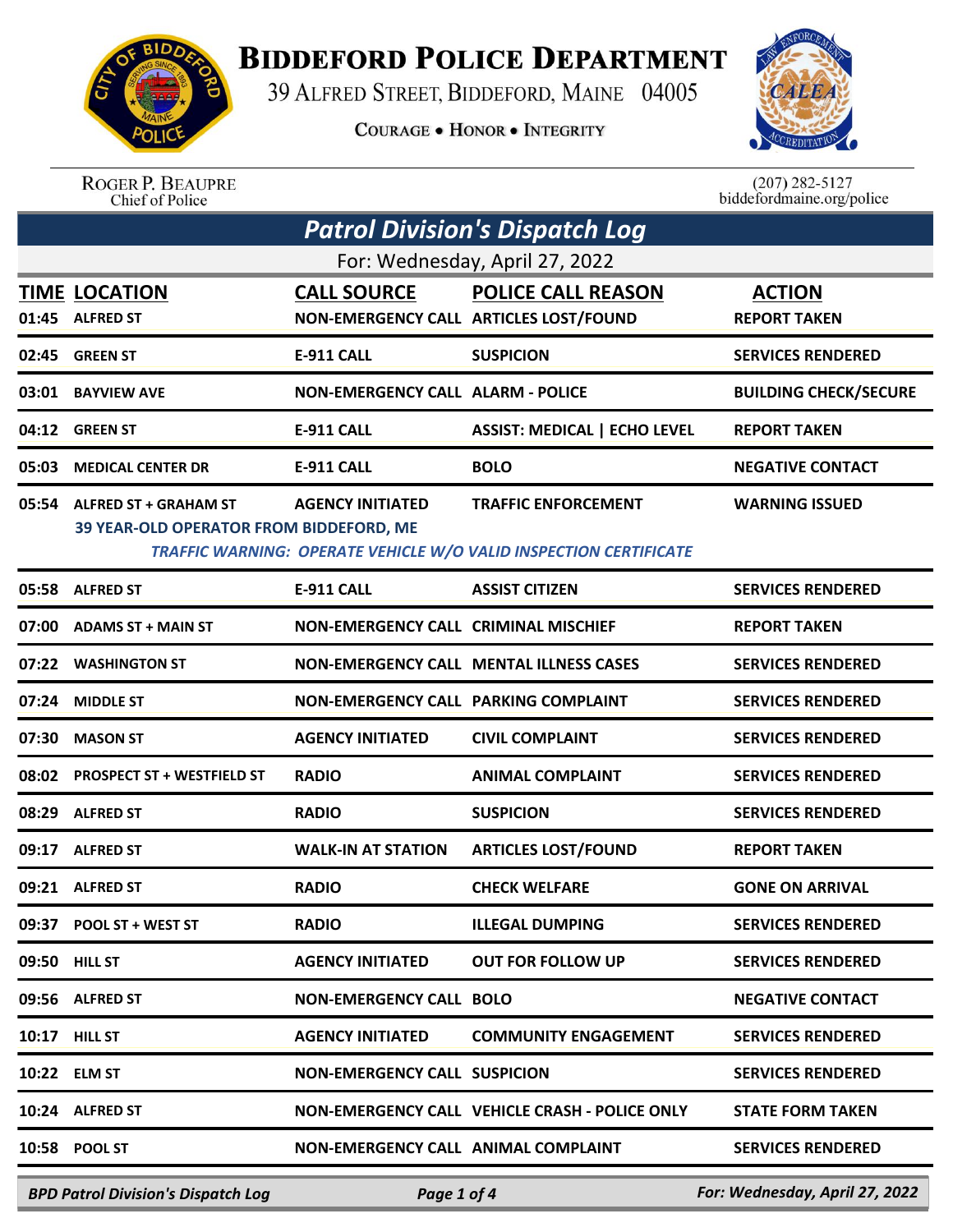|       | <b>TIME LOCATION</b><br>11:14 ELM ST                                        | <b>CALL SOURCE</b><br><b>OTHER</b>                                             | <b>POLICE CALL REASON</b><br><b>DA/DHHS REFERRAL</b>                                                   | <b>ACTION</b><br><b>REPORT TAKEN</b> |
|-------|-----------------------------------------------------------------------------|--------------------------------------------------------------------------------|--------------------------------------------------------------------------------------------------------|--------------------------------------|
|       | 11:21 ALFRED ST                                                             | <b>WALK-IN AT STATION</b>                                                      | <b>PAPERWORK</b>                                                                                       | <b>PAPERWORK SERVED</b>              |
| 12:00 | <b>MAIN ST</b>                                                              | <b>NON-EMERGENCY CALL PARKING COMPLAINT</b>                                    |                                                                                                        | <b>GONE ON ARRIVAL</b>               |
| 12:33 | <b>MAIN ST</b>                                                              | <b>E-911 CALL</b>                                                              | 911 MISUSE                                                                                             | <b>SERVICES RENDERED</b>             |
| 12:48 | <b>POOL ST + HILLS BEACH RD</b>                                             | <b>NON-EMERGENCY CALL CHECK WELFARE</b>                                        |                                                                                                        | <b>NEGATIVE CONTACT</b>              |
| 12:59 | ALFRED ST + COLE RD                                                         |                                                                                | NON-EMERGENCY CALL VEHICLE CRASH - POLICE ONLY                                                         | <b>STATE FORM TAKEN</b>              |
| 13:22 | <b>MAIN ST</b>                                                              | <b>AGENCY INITIATED</b>                                                        | <b>COMMUNITY ENGAGEMENT</b>                                                                            | <b>NO VIOLATION</b>                  |
| 13:26 | <b>POOL ST</b>                                                              | <b>E-911 CALL</b>                                                              | 911 MISUSE                                                                                             | <b>SERVICES RENDERED</b>             |
| 14:00 | <b>GOVE ST</b>                                                              | <b>NON-EMERGENCY CALL CHECK WELFARE</b>                                        |                                                                                                        | <b>NEGATIVE CONTACT</b>              |
| 14:10 | <b>SOUTH ST + ELM ST</b>                                                    | <b>NON-EMERGENCY CALL CHECK WELFARE</b>                                        |                                                                                                        | <b>SERVICES RENDERED</b>             |
| 14:29 | <b>MAIN ST</b>                                                              | <b>E-911 CALL</b>                                                              | 911 MISUSE                                                                                             | <b>DISPATCH HANDLED</b>              |
| 14:47 | <b>FORTUNES ROCKS RD</b>                                                    | <b>AGENCY INITIATED</b>                                                        | <b>COMMUNITY ENGAGEMENT</b>                                                                            | <b>WARNING ISSUED</b>                |
| 14:56 | <b>ADAMS ST</b>                                                             | <b>AGENCY INITIATED</b>                                                        | <b>OUT FOR FOLLOW UP</b>                                                                               | <b>SERVICES RENDERED</b>             |
| 14:58 | <b>BEACH HOUSE LN</b>                                                       | <b>AGENCY INITIATED</b>                                                        | <b>COMMUNITY ENGAGEMENT</b>                                                                            | <b>NO VIOLATION</b>                  |
| 15:08 | <b>ALFRED ST</b>                                                            | <b>AGENCY INITIATED</b>                                                        | <b>OUT FOR FOLLOW UP</b>                                                                               | <b>SERVICES RENDERED</b>             |
| 15:16 | <b>WEST ST + GUINEA RD</b>                                                  | <b>AGENCY INITIATED</b>                                                        | <b>ANIMAL COMPLAINT</b>                                                                                | <b>WARNING ISSUED</b>                |
| 15:25 | <b>FORTUNES ROCKS RD</b>                                                    | <b>NON-EMERGENCY CALL CHECK WELFARE</b>                                        |                                                                                                        | <b>SERVICES RENDERED</b>             |
| 16:04 | <b>DIGITAL DR</b><br><b>40 YEAR-OLD OPERATOR FROM GORHAM, ME</b>            | <b>AGENCY INITIATED</b><br><b>TRAFFIC WARNING: FAILURE TO REGISTER VEHICLE</b> | <b>TRAFFIC ENFORCEMENT</b><br><b>TRAFFIC WARNING: OPERATE VEHICLE W/O VALID INSPECTION CERTIFICATE</b> | <b>WARNING ISSUED</b>                |
|       | 16:10 ELM ST<br><b>66 YEAR-OLD OPERATOR FROM YORK, ME</b>                   | <b>AGENCY INITIATED</b><br><b>TRAFFIC WARNING: FAILURE TO REGISTER VEHICLE</b> | <b>TRAFFIC ENFORCEMENT</b>                                                                             | <b>WARNING ISSUED</b>                |
|       | 16:11 POOL ST                                                               | <b>OTHER</b>                                                                   | <b>ILLEGAL DUMPING</b>                                                                                 | <b>SERVICES RENDERED</b>             |
|       | <b>16:19 ELM ST</b>                                                         | <b>AGENCY INITIATED</b>                                                        | <b>OUT FOR FOLLOW UP</b>                                                                               | <b>SERVICES RENDERED</b>             |
|       | 16:28 GREEN ST + MASON ST                                                   | <b>NON-EMERGENCY CALL SUSPICION</b>                                            |                                                                                                        | <b>NEGATIVE CONTACT</b>              |
|       | 17:21 ELM ST + JANELLE ST<br><b>40 YEAR-OLD OPERATOR FROM BIDDEFORD, ME</b> | <b>AGENCY INITIATED</b><br><b>TRAFFIC WARNING: FAILURE TO REGISTER VEHICLE</b> | <b>TRAFFIC ENFORCEMENT</b><br>TRAFFIC WARNING: OPERATING WITHOUT HEADLIGHTS WHEN WIPERS IN USE         | <b>WARNING ISSUED</b>                |